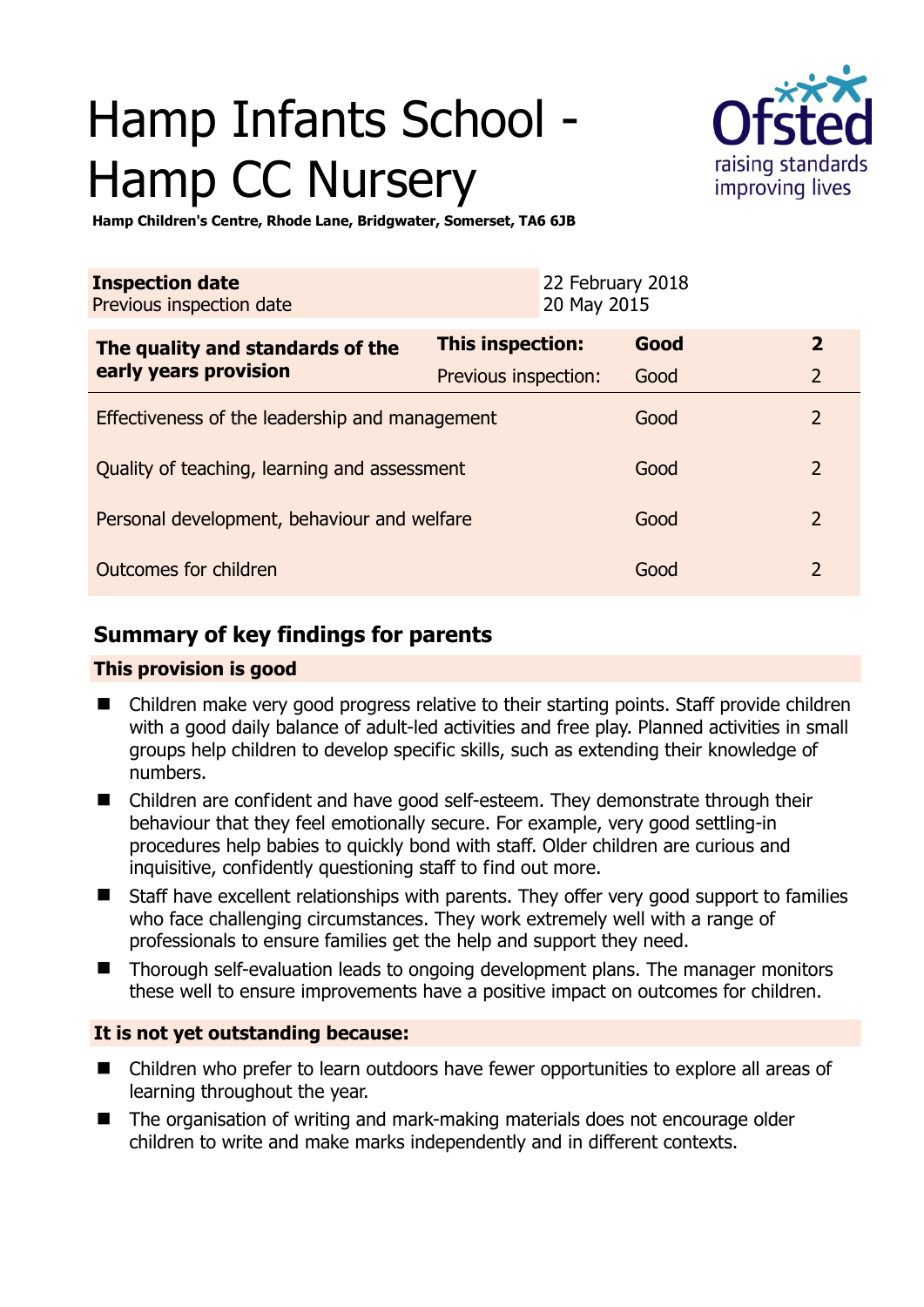# **What the setting needs to do to improve further**

## **To further improve the quality of the early years provision the provider should:**

- develop the range of learning opportunities for children who prefer to learn outdoors so these are consistently available all year
- $\blacksquare$  provide older children with more opportunities to practise their mark making and early writing in different contexts.

## **Inspection activities**

- The inspector observed staff and children engaged in learning activities indoors and outdoors.
- The inspector had discussions with management, staff, children and parents.
- The inspector and the manager conducted a joint observation.
- The inspector sampled required documentation, including safeguarding procedures and children's learning records.

## **Inspector**

Julie Neal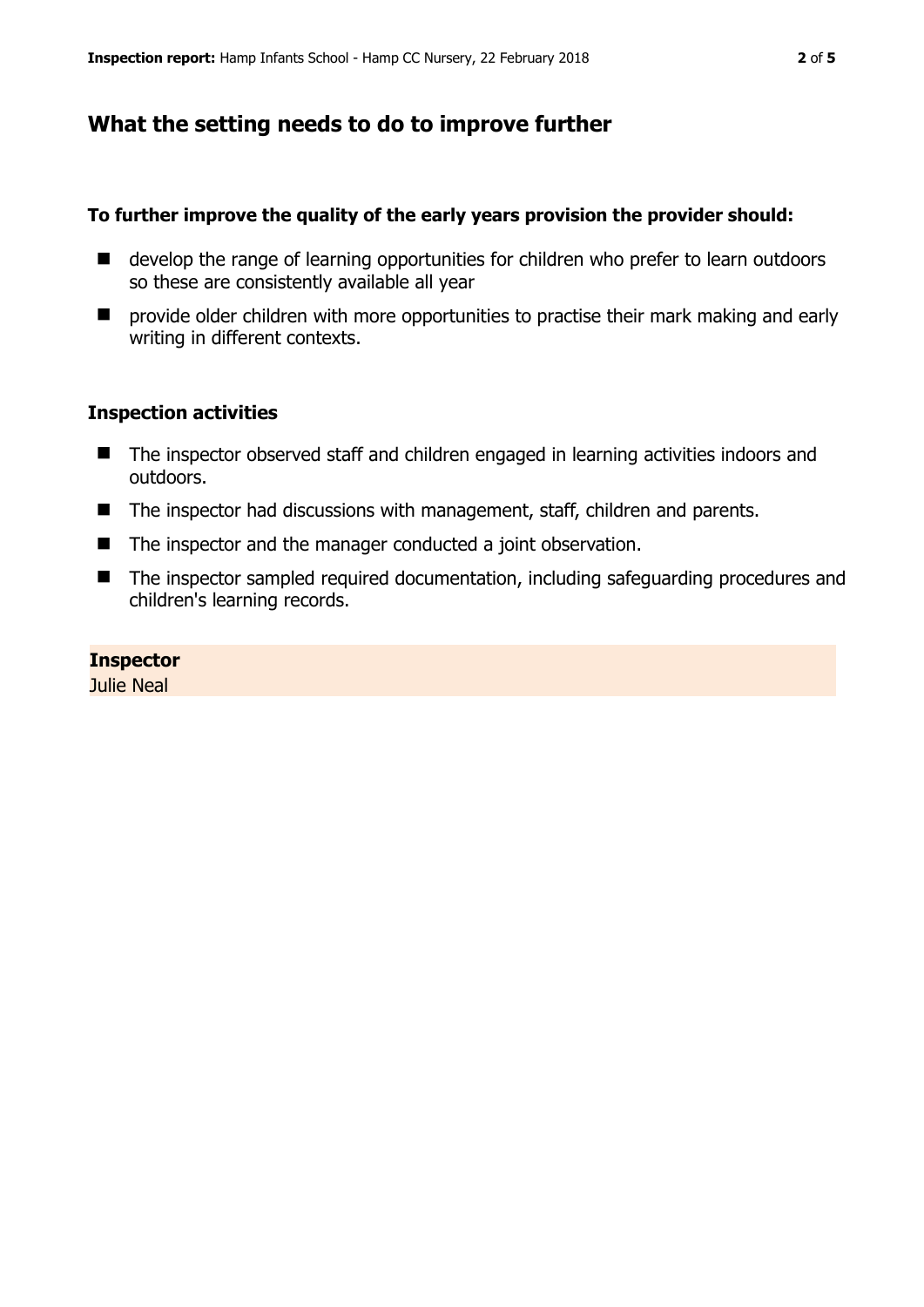# **Inspection findings**

#### **Effectiveness of the leadership and management is good**

Strong leadership and management in the setting help to ensure that staff receive very good support. Management encourages staff to develop their skills and apply these to continue to improve children's learning experiences. For example, following training, staff use their very good knowledge of sign language and routinely use this alongside speech. The manager's very effective systems of tracking children's progress show the positive impact of this on children's developing communication skills. This is particularly noticeable for babies and very young children, children who speak English as an additional language and those who have little speech on entry. Safeguarding is effective. The manager and staff have an extremely good understanding of local safeguarding procedures. They are experienced in working with child protection agencies to help protect children from harm.

### **Quality of teaching, learning and assessment is good**

The manager's effective tracking identifies any gaps in children's learning, which staff quickly address. Staff use their good observations and assessments to help them plan activities that interest children and, overall, challenge them well. For example, toddlers enjoyed matching coloured frogs to corresponding lily pads. Staff extended this very well, encouraging them to transfer the frogs using tweezers, further developing their fine-motor skills. Staff use older children's fascination with outer space effectively to plan activities that provide a good range of learning experiences. For example, children used their imaginations to design their own planets, moons and stars to make into mobiles, which also helped them develop their skills with pencils and scissors. Staff make excellent use of spontaneous opportunities to extend children's learning and help them to build on what they already know. For example, older children compared the shape of cucumber slices to the moon. Staff developed this very well into a lively discussion about the phases of the moon and extended it even further as children recalled the recent 'super moon'.

### **Personal development, behaviour and welfare are good**

Children enjoy being active, indoors and outside. For example, all children start the day with a music-and-movement session and they dance and move their bodies with good coordination and control. Children understand the importance of good hygiene practices. For example, toddlers dispose of used tissues in the bin. Older children know how coughs and colds spread and talk about the importance of covering their mouths.

#### **Outcomes for children are good**

Children gain very good skills that prepare them for the next stage in their learning, including going to school. Toddlers listen and pay attention well. For example, they do not interrupt at group times but wait for their turn to contribute. Older children are well prepared and confident about going to school. Excellent links with schools help to ensure that children are very familiar with their teachers and classrooms long before they start.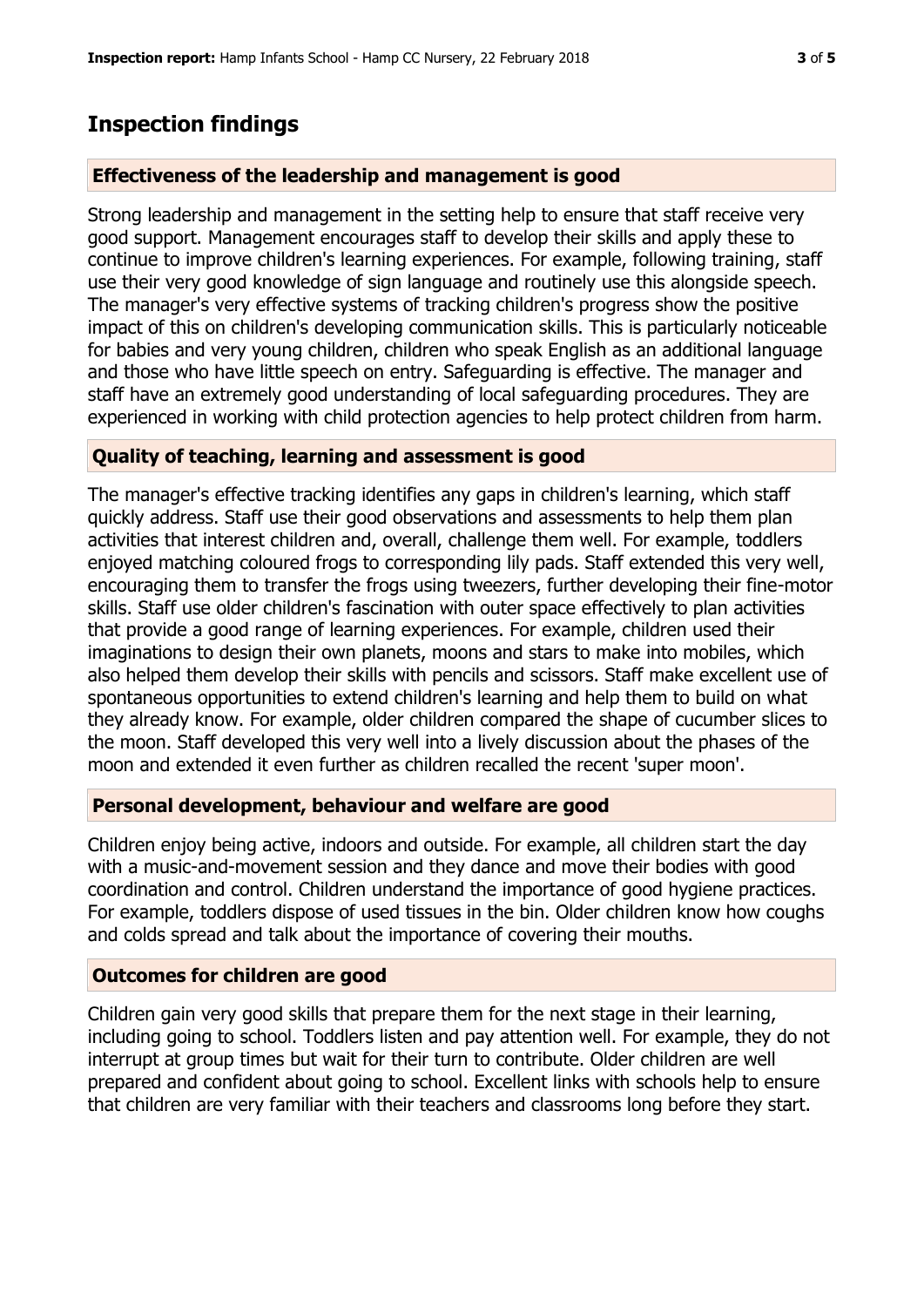# **Setting details**

| Unique reference number                             | EY362609                           |  |
|-----------------------------------------------------|------------------------------------|--|
| <b>Local authority</b>                              | Somerset                           |  |
| <b>Inspection number</b>                            | 1093211                            |  |
| <b>Type of provision</b>                            | Full-time provision                |  |
| Day care type                                       | Childcare - Non-Domestic           |  |
| <b>Registers</b>                                    | Early Years Register               |  |
| <b>Age range of children</b>                        | $1 - 5$                            |  |
| <b>Total number of places</b>                       | 36                                 |  |
| Number of children on roll                          | 57                                 |  |
| Name of registered person                           | Hamp Infants School Governing Body |  |
| <b>Registered person unique</b><br>reference number | RP527360                           |  |
| <b>Date of previous inspection</b>                  | 20 May 2015                        |  |
| <b>Telephone number</b>                             | 01278 429 273                      |  |

Hamp Infants School - Hamp CC Nursery registered in 2007 and is open each weekday from 8am to 5.30pm, for 49 weeks of the year. There are 13 staff employed to work with children and all hold an early years qualification at level 3. The nursery receives funding to provide free early years education for two-, three- and four-year-old children.

This inspection was carried out by Ofsted under sections 49 and 50 of the Childcare Act 2006 on the quality and standards of provision that is registered on the Early Years Register. The registered person must ensure that this provision complies with the statutory framework for children's learning, development and care, known as the early years foundation stage.

Any complaints about the inspection or the report should be made following the procedures set out in the guidance 'Complaints procedure: raising concerns and making complaints about Ofsted', which is available from Ofsted's website: www.gov.uk/government/organisations/ofsted. If you would like Ofsted to send you a copy of the guidance, please telephone 0300 123 4234, or email enquiries@ofsted.gov.uk.